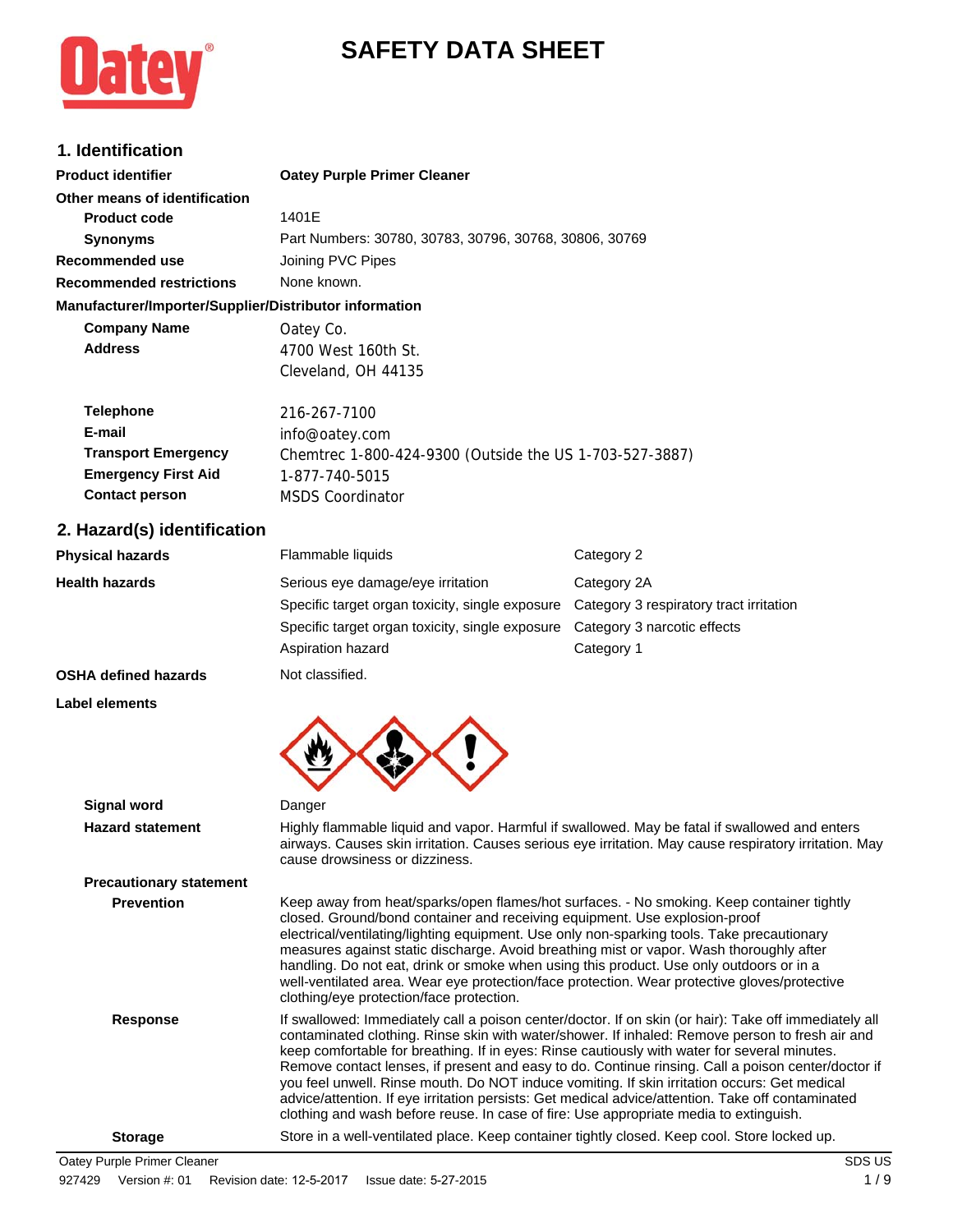#### **Supplemental information**

Not applicable.

### **3. Composition/information on ingredients**

#### **Mixtures**

| <b>Chemical name</b> | <b>CAS number</b> | %       |
|----------------------|-------------------|---------|
| Acetone              | 67-64-1           | 70-100  |
| Cyclohexanone        | 108-94-1          | $1 - 5$ |

\*Designates that a specific chemical identity and/or percentage of composition has been withheld as a trade secret.

| 4. First-aid measures                                                        |                                                                                                                                                                                                                                                                                                                                                                                     |
|------------------------------------------------------------------------------|-------------------------------------------------------------------------------------------------------------------------------------------------------------------------------------------------------------------------------------------------------------------------------------------------------------------------------------------------------------------------------------|
| <b>Inhalation</b>                                                            | Remove victim to fresh air and keep at rest in a position comfortable for breathing. Call a POISON<br>CENTER or doctor/physician if you feel unwell.                                                                                                                                                                                                                                |
| <b>Skin contact</b>                                                          | Take off immediately all contaminated clothing. Wash with plenty of soap and water. If skin<br>irritation occurs: Get medical advice/attention.                                                                                                                                                                                                                                     |
| Eye contact                                                                  | Immediately flush eyes with plenty of water for at least 15 minutes. Remove contact lenses, if<br>present and easy to do. Continue rinsing. If eye irritation persists: Get medical advice/attention.                                                                                                                                                                               |
| Ingestion                                                                    | Call a physician or poison control center immediately. Do not induce vomiting. Aspiration may<br>cause pulmonary edema and pneumonitis. If vomiting occurs, keep head low so that stomach<br>content doesn't get into the lungs.                                                                                                                                                    |
| <b>Most important</b><br>symptoms/effects, acute and<br>delayed              | Aspiration may cause pulmonary edema and pneumonitis. Severe eye irritation. Symptoms may<br>include stinging, tearing, redness, swelling, and blurred vision. May cause respiratory irritation.<br>Vapors have a narcotic effect and may cause headache, fatigue, dizziness and nausea. Skin<br>irritation. May cause redness and pain.                                            |
| Indication of immediate<br>medical attention and special<br>treatment needed | Provide general supportive measures and treat symptomatically. Thermal burns: Flush with water<br>immediately. While flushing, remove clothes which do not adhere to affected area. Call an<br>ambulance. Continue flushing during transport to hospital. In case of shortness of breath, give<br>oxygen. Keep victim warm. Keep victim under observation. Symptoms may be delayed. |
| <b>General information</b>                                                   | Take off all contaminated clothing immediately. Ensure that medical personnel are aware of the<br>material(s) involved, and take precautions to protect themselves. Wash contaminated clothing<br>before reuse.                                                                                                                                                                     |
| 5. Fire-fighting measures                                                    |                                                                                                                                                                                                                                                                                                                                                                                     |
| Suitable extinguishing media                                                 | Alcohol resistant foam. Water fog. Dry chemical powder. Carbon dioxide (CO2).                                                                                                                                                                                                                                                                                                       |
| <b>Unsuitable extinguishing</b><br>media                                     | Do not use water jet as an extinguisher, as this will spread the fire.                                                                                                                                                                                                                                                                                                              |
| Specific hazards arising from<br>the chemical                                | Vapors may form explosive mixtures with air. Vapors may travel considerable distance to a source<br>of ignition and flash back. During fire, gases hazardous to health may be formed.                                                                                                                                                                                               |
| Special protective equipment<br>and precautions for firefighters             | Self-contained breathing apparatus and full protective clothing must be worn in case of fire.                                                                                                                                                                                                                                                                                       |
| <b>Fire fighting</b><br>equipment/instructions                               | In case of fire and/or explosion do not breathe fumes. Move containers from fire area if you can do<br>so without risk.                                                                                                                                                                                                                                                             |
| <b>Specific methods</b>                                                      | Use standard firefighting procedures and consider the hazards of other involved materials.                                                                                                                                                                                                                                                                                          |
| <b>General fire hazards</b>                                                  | Highly flammable liquid and vapor. This product contains tetrahydrofuran that may form explosive<br>organic peroxide when exposed to air or light or with age.                                                                                                                                                                                                                      |

#### **6. Accidental release measures**

Keep unnecessary personnel away. Keep people away from and upwind of spill/leak. Keep out of low areas. Eliminate all ignition sources (no smoking, flares, sparks, or flames in immediate area). Wear appropriate protective equipment and clothing during clean-up. Avoid breathing mist or vapor. Do not touch damaged containers or spilled material unless wearing appropriate protective clothing. Ventilate closed spaces before entering them. Local authorities should be advised if significant spillages cannot be contained. For personal protection, see section 8 of the SDS. **Personal precautions, protective equipment and emergency procedures**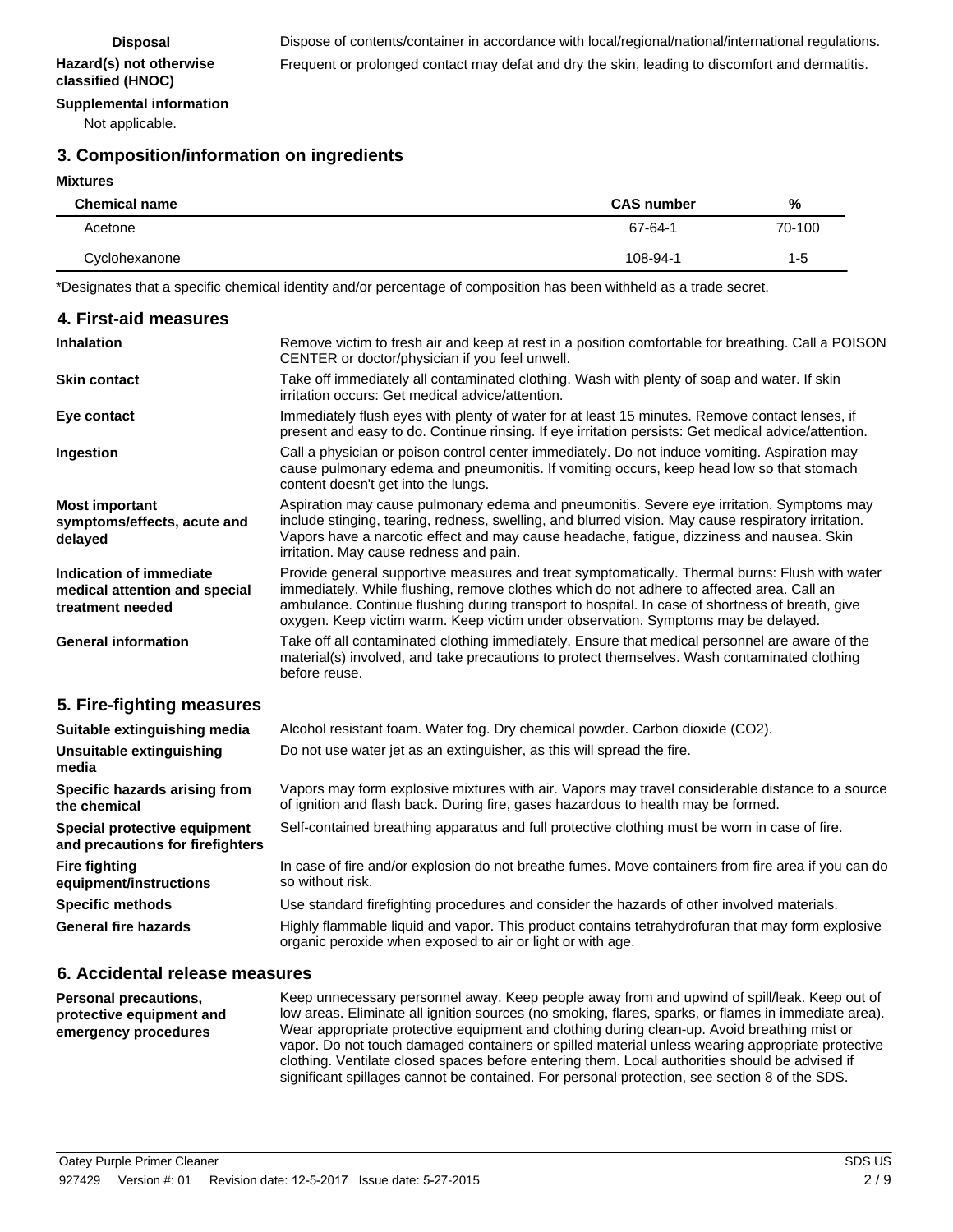| <b>Methods and materials for</b><br>containment and cleaning up | Eliminate all ignition sources (no smoking, flares, sparks, or flames in immediate area). Take<br>precautionary measures against static discharge. Use only non-sparking tools. Keep combustibles<br>(wood, paper, oil, etc.) away from spilled material. This product is miscible in water.                                                                                                                                                                                                                                                                                                                                                                                                 |
|-----------------------------------------------------------------|----------------------------------------------------------------------------------------------------------------------------------------------------------------------------------------------------------------------------------------------------------------------------------------------------------------------------------------------------------------------------------------------------------------------------------------------------------------------------------------------------------------------------------------------------------------------------------------------------------------------------------------------------------------------------------------------|
|                                                                 | Large Spills: Stop the flow of material, if this is without risk. Use water spray to reduce vapors or<br>divert vapor cloud drift. Dike the spilled material, where this is possible. Cover with plastic sheet to<br>prevent spreading. Use a non-combustible material like vermiculite, sand or earth to soak up the<br>product and place into a container for later disposal. Prevent entry into waterways, sewer,<br>basements or confined areas. Following product recovery, flush area with water.                                                                                                                                                                                      |
|                                                                 | Small Spills: Absorb with earth, sand or other non-combustible material and transfer to containers<br>for later disposal. Wipe up with absorbent material (e.g. cloth, fleece). Clean surface thoroughly to<br>remove residual contamination.                                                                                                                                                                                                                                                                                                                                                                                                                                                |
| <b>Environmental precautions</b>                                | Never return spills to original containers for re-use. For waste disposal, see section 13 of the SDS.<br>Avoid discharge into drains, water courses or onto the ground.                                                                                                                                                                                                                                                                                                                                                                                                                                                                                                                      |
| 7. Handling and storage                                         |                                                                                                                                                                                                                                                                                                                                                                                                                                                                                                                                                                                                                                                                                              |
| <b>Precautions for safe handling</b>                            | Vapors may form explosive mixtures with air. Do not handle, store or open near an open flame,<br>sources of heat or sources of ignition. Protect material from direct sunlight. Explosion-proof<br>general and local exhaust ventilation. Take precautionary measures against static discharges. All<br>equipment used when handling the product must be grounded. Use non-sparking tools and<br>explosion-proof equipment. Avoid breathing mist or vapor. Avoid prolonged exposure. Do not taste<br>or swallow. When using, do not eat, drink or smoke. Wear appropriate personal protective<br>equipment. Wash hands thoroughly after handling. Observe good industrial hygiene practices. |
| Conditions for safe storage,<br>including any incompatibilities | Store locked up. Keep away from heat, sparks and open flame. Prevent electrostatic charge<br>build-up by using common bonding and grounding techniques. Store in a cool, dry place out of<br>direct sunlight. Store in original tightly closed container. Store in a well-ventilated place. Store<br>away from incompatible materials (see Section 10 of the SDS).                                                                                                                                                                                                                                                                                                                           |

# **8. Exposure controls/personal protection**

## **Occupational exposure limits**

## **US. OSHA Table Z-1 Limits for Air Contaminants (29 CFR 1910.1000)**

| <b>Components</b>                            |                   | <b>Type</b> |                    |                 | Value                |
|----------------------------------------------|-------------------|-------------|--------------------|-----------------|----------------------|
| Acetone (CAS 67-64-1)                        |                   | <b>PEL</b>  |                    |                 | 2400 mg/m3           |
|                                              |                   |             |                    |                 | 1000 ppm             |
| Cyclohexanone (CAS                           |                   | PEL         |                    |                 | 200 mg/m3            |
| $108-94-1)$                                  |                   |             |                    |                 |                      |
|                                              |                   |             |                    |                 | 50 ppm               |
| <b>US. ACGIH Threshold Limit Values</b>      |                   |             |                    |                 |                      |
| <b>Components</b>                            |                   | <b>Type</b> |                    |                 | Value                |
| Acetone (CAS 67-64-1)                        |                   | <b>STEL</b> |                    |                 | 750 ppm              |
|                                              |                   | <b>TWA</b>  |                    |                 | 500 ppm              |
| Cyclohexanone (CAS<br>$108 - 94 - 1$         |                   | <b>STEL</b> |                    |                 | 50 ppm               |
|                                              |                   | <b>TWA</b>  |                    |                 | 20 ppm               |
| U.S. NIOSH: Pocket Guide to Chemical Hazards |                   |             |                    |                 |                      |
| <b>Components</b>                            |                   | <b>Type</b> |                    |                 | Value                |
| Acetone (CAS 67-64-1)                        |                   | <b>TWA</b>  |                    |                 | 590 mg/m3            |
|                                              |                   |             |                    |                 | 250 ppm              |
| Cyclohexanone (CAS<br>$108-94-1)$            |                   | <b>TWA</b>  |                    |                 | $100 \text{ mg/m}$ 3 |
|                                              |                   |             |                    |                 | 25 ppm               |
| <b>Biological limit values</b>               |                   |             |                    |                 |                      |
| <b>ACGIH Biological Exposure Indices</b>     |                   |             |                    |                 |                      |
| <b>Components</b>                            | <b>Value</b>      |             | <b>Determinant</b> | <b>Specimen</b> | <b>Sampling Time</b> |
| Acetone (CAS 67-64-1)                        | $50 \text{ mq/l}$ |             | Acetone            | Urine           | $\star$              |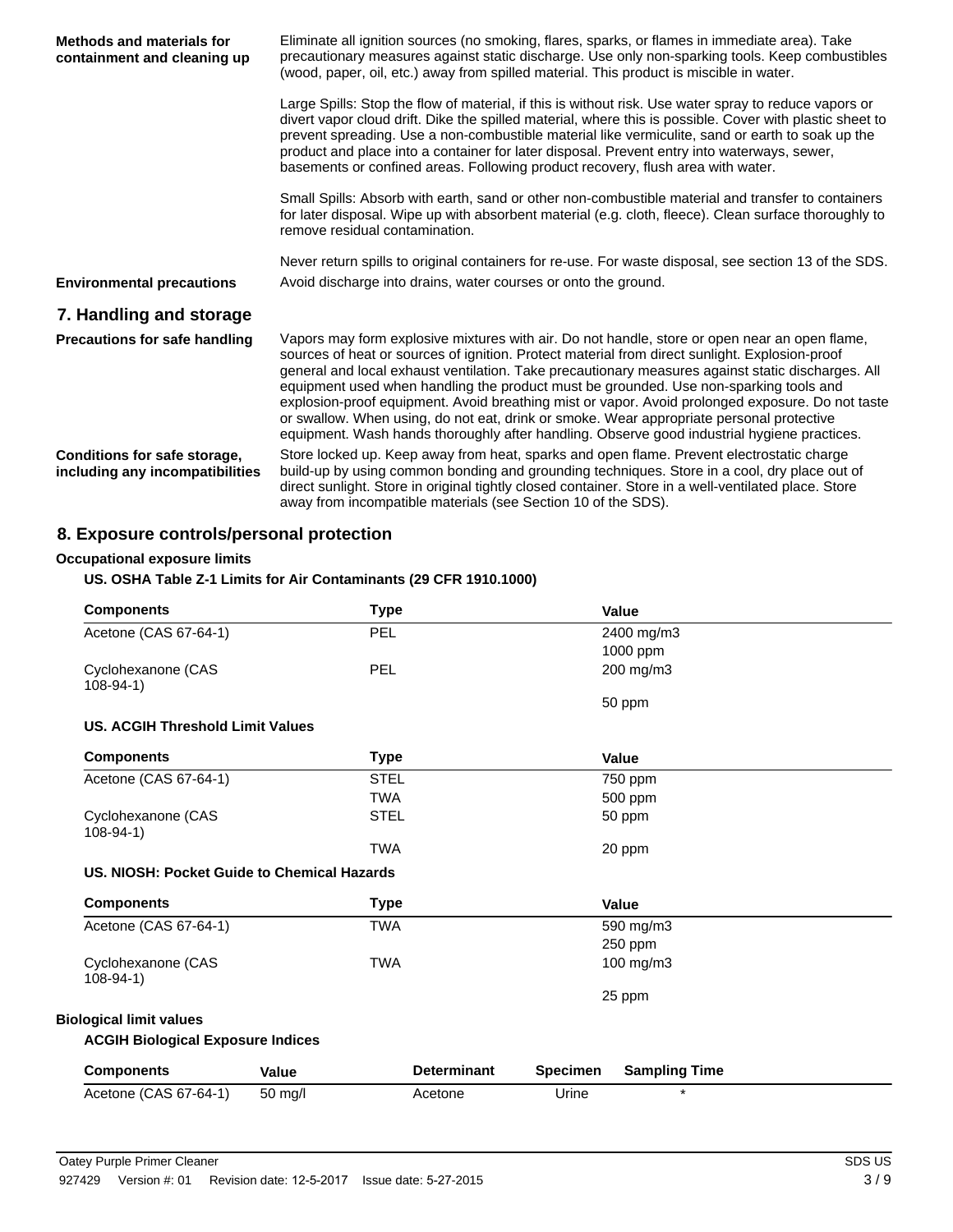#### **ACGIH Biological Exposure Indices**

| <b>Components</b>                        |                              | Value                                                                 | <b>Determinant</b>                          | <b>Specimen</b>                   | <b>Sampling Time</b>                                                                                                                                                                                                                                                                                                                                                                                                                                                                               |
|------------------------------------------|------------------------------|-----------------------------------------------------------------------|---------------------------------------------|-----------------------------------|----------------------------------------------------------------------------------------------------------------------------------------------------------------------------------------------------------------------------------------------------------------------------------------------------------------------------------------------------------------------------------------------------------------------------------------------------------------------------------------------------|
| Cyclohexanone (CAS<br>$108-94-1)$        |                              | 80 mg/l                                                               | 1,2-Cyclohexan<br>ediol, with<br>hydrolysis | Urine                             |                                                                                                                                                                                                                                                                                                                                                                                                                                                                                                    |
|                                          |                              | 8 mg/l                                                                | Cyclohexanol,<br>with hydrolysis            | Urine                             |                                                                                                                                                                                                                                                                                                                                                                                                                                                                                                    |
|                                          |                              | * - For sampling details, please see the source document.             |                                             |                                   |                                                                                                                                                                                                                                                                                                                                                                                                                                                                                                    |
| <b>Exposure guidelines</b>               |                              |                                                                       |                                             |                                   |                                                                                                                                                                                                                                                                                                                                                                                                                                                                                                    |
| US - California OELs: Skin designation   |                              |                                                                       |                                             |                                   |                                                                                                                                                                                                                                                                                                                                                                                                                                                                                                    |
|                                          | Cyclohexanone (CAS 108-94-1) | US - Minnesota Haz Subs: Skin designation applies                     |                                             | Can be absorbed through the skin. |                                                                                                                                                                                                                                                                                                                                                                                                                                                                                                    |
| US - Tennessee OELs: Skin designation    | Cyclohexanone (CAS 108-94-1) |                                                                       |                                             | Skin designation applies.         |                                                                                                                                                                                                                                                                                                                                                                                                                                                                                                    |
|                                          | Cyclohexanone (CAS 108-94-1) | US ACGIH Threshold Limit Values: Skin designation                     |                                             | Can be absorbed through the skin. |                                                                                                                                                                                                                                                                                                                                                                                                                                                                                                    |
|                                          | Cyclohexanone (CAS 108-94-1) | US. NIOSH: Pocket Guide to Chemical Hazards                           |                                             | Can be absorbed through the skin. |                                                                                                                                                                                                                                                                                                                                                                                                                                                                                                    |
|                                          | Cyclohexanone (CAS 108-94-1) |                                                                       |                                             | Can be absorbed through the skin. |                                                                                                                                                                                                                                                                                                                                                                                                                                                                                                    |
| Appropriate engineering<br>controls      |                              | shower must be available when handling this product.                  |                                             |                                   | Explosion-proof general and local exhaust ventilation. Good general ventilation (typically 10 air<br>changes per hour) should be used. Ventilation rates should be matched to conditions. If<br>applicable, use process enclosures, local exhaust ventilation, or other engineering controls to<br>maintain airborne levels below recommended exposure limits. If exposure limits have not been<br>established, maintain airborne levels to an acceptable level. Eye wash facilities and emergency |
|                                          |                              | Individual protection measures, such as personal protective equipment |                                             |                                   |                                                                                                                                                                                                                                                                                                                                                                                                                                                                                                    |
| <b>Eye/face protection</b>               |                              | Chemical respirator with organic vapor cartridge and full facepiece.  |                                             |                                   |                                                                                                                                                                                                                                                                                                                                                                                                                                                                                                    |
| <b>Skin protection</b>                   |                              |                                                                       |                                             |                                   |                                                                                                                                                                                                                                                                                                                                                                                                                                                                                                    |
| <b>Hand protection</b>                   |                              | supplier.                                                             |                                             |                                   | Wear appropriate chemical resistant gloves. Suitable gloves can be recommended by the glove                                                                                                                                                                                                                                                                                                                                                                                                        |
| <b>Other</b>                             |                              | Wear appropriate chemical resistant clothing.                         |                                             |                                   |                                                                                                                                                                                                                                                                                                                                                                                                                                                                                                    |
| <b>Respiratory protection</b>            |                              | Chemical respirator with organic vapor cartridge and full facepiece.  |                                             |                                   |                                                                                                                                                                                                                                                                                                                                                                                                                                                                                                    |
| <b>Thermal hazards</b>                   |                              | Wear appropriate thermal protective clothing, when necessary.         |                                             |                                   |                                                                                                                                                                                                                                                                                                                                                                                                                                                                                                    |
| <b>General hygiene</b><br>considerations |                              |                                                                       |                                             |                                   | When using, do not eat, drink or smoke. Always observe good personal hygiene measures, such<br>as washing after handling the material and before eating, drinking, and/or smoking. Routinely                                                                                                                                                                                                                                                                                                       |

wash work clothing and protective equipment to remove contaminants.

## **9. Physical and chemical properties**

| Appearance                                   |                      |
|----------------------------------------------|----------------------|
| <b>Physical state</b>                        | Liquid.              |
| Form                                         | Translucent liquid.  |
| Color                                        | Purple               |
| Odor                                         | Solvent.             |
| Odor threshold                               | Not available.       |
| рH                                           | Not available.       |
| Melting point/freezing point                 | Not available.       |
| Initial boiling point and boiling<br>range   | 133 °F (56.11 °C)    |
| <b>Flash point</b>                           | $-4.0$ °F (-20.0 °C) |
| <b>Evaporation rate</b>                      | Not available.       |
| Flammability (solid, gas)                    | Not applicable.      |
| Upper/lower flammability or explosive limits |                      |
| <b>Flammability limit - lower</b><br>(%)     | Not available.       |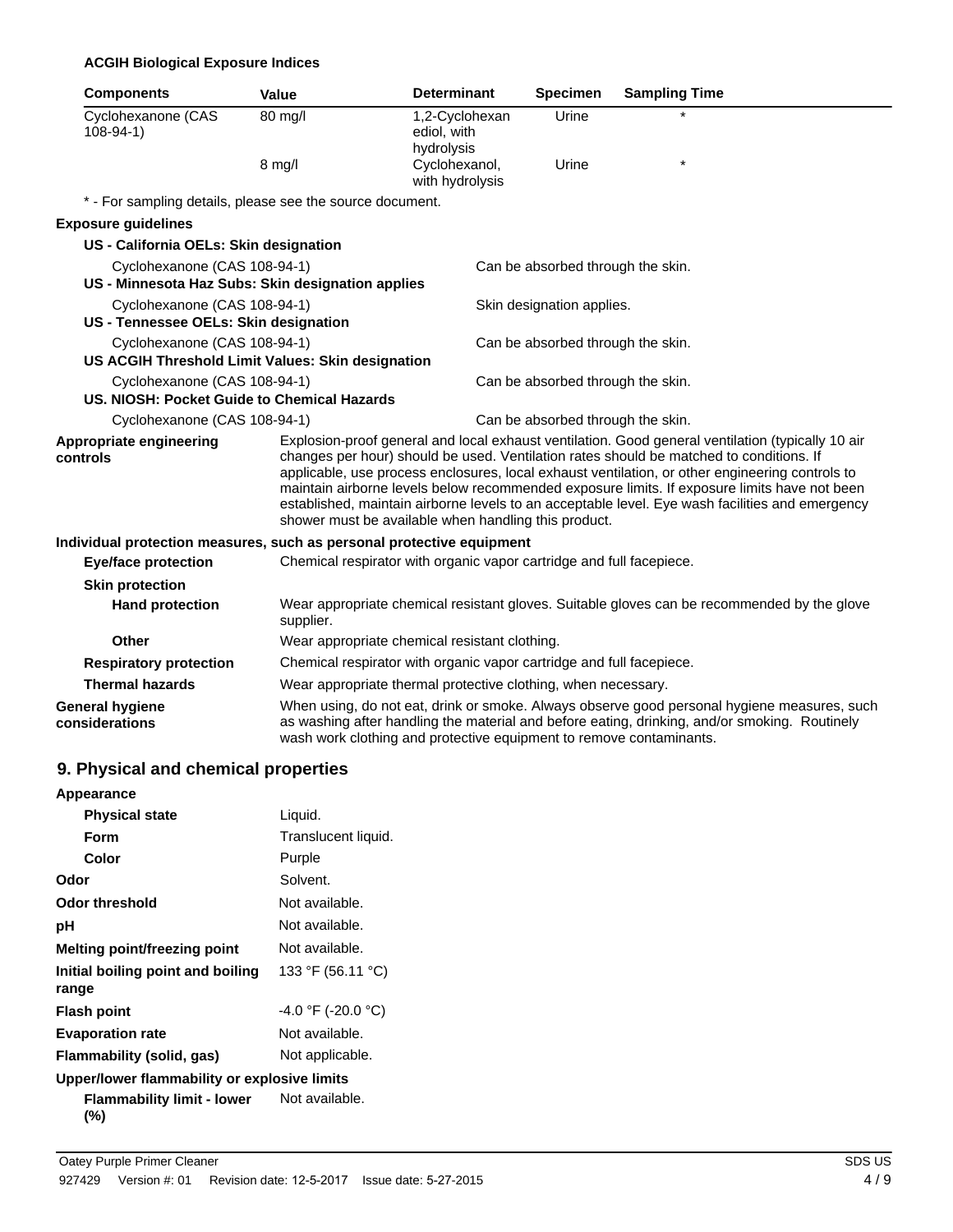| <b>Flammability limit - upper</b><br>$(\%)$       | Not available.           |
|---------------------------------------------------|--------------------------|
| Explosive limit - lower (%)                       | Not available.           |
| Explosive limit - upper (%)                       | Not available.           |
| Vapor pressure                                    | 145 mm Hg @ 20 C         |
| Vapor density                                     | 2.5                      |
| <b>Relative density</b>                           | $0.79 + - 0.02$          |
| Solubility(ies)                                   |                          |
| Solubility (water)                                | Miscible                 |
| <b>Partition coefficient</b><br>(n-octanol/water) | Not available.           |
| <b>Auto-ignition temperature</b>                  | Not available.           |
| <b>Decomposition temperature</b>                  | Not available.           |
| <b>Viscosity</b>                                  | $< 10$ cP                |
| <b>Other information</b>                          |                          |
| <b>Bulk density</b>                               | 7 lb/gal                 |
| <b>Explosive properties</b>                       | Not explosive.           |
| <b>Oxidizing properties</b>                       | Not oxidizing.           |
| VOC (Weight %)                                    | <25 g/l SQACMD Method 24 |
| 10. Stability and reactivity                      |                          |

| <b>Reactivity</b>                            | The product is stable and non-reactive under normal conditions of use, storage and transport.                                                     |
|----------------------------------------------|---------------------------------------------------------------------------------------------------------------------------------------------------|
| <b>Chemical stability</b>                    | Material is stable under normal conditions.                                                                                                       |
| <b>Possibility of hazardous</b><br>reactions | No dangerous reaction known under conditions of normal use.                                                                                       |
| <b>Conditions to avoid</b>                   | Avoid heat, sparks, open flames and other ignition sources. Avoid temperatures exceeding the<br>flash point. Contact with incompatible materials. |
| Incompatible materials                       | Acids. Strong oxidizing agents. Ammonia. Amines. Isocyanates. Caustics.                                                                           |
| <b>Hazardous decomposition</b><br>products   | No hazardous decomposition products are known.                                                                                                    |

# **11. Toxicological information**

# **Information on likely routes of exposure**

| <b>Inhalation</b>                                                                  | May be fatal if swallowed and enters airways. Headache. Nausea, vomiting. May cause irritation<br>to the respiratory system. Vapors have a narcotic effect and may cause headache, fatigue,<br>dizziness and nausea. Prolonged inhalation may be harmful.                                                                                |
|------------------------------------------------------------------------------------|------------------------------------------------------------------------------------------------------------------------------------------------------------------------------------------------------------------------------------------------------------------------------------------------------------------------------------------|
| <b>Skin contact</b>                                                                | No adverse effects due to skin contact are expected.                                                                                                                                                                                                                                                                                     |
| Eye contact                                                                        | Causes serious eye irritation.                                                                                                                                                                                                                                                                                                           |
| Ingestion                                                                          | May be fatal if swallowed and enters airways. Harmful if swallowed. Droplets of the product<br>aspirated into the lungs through ingestion or vomiting may cause a serious chemical pneumonia.                                                                                                                                            |
| Symptoms related to the<br>physical, chemical and<br>toxicological characteristics | Aspiration may cause pulmonary edema and pneumonitis. Severe eye irritation. Symptoms may<br>include stinging, tearing, redness, swelling, and blurred vision. May cause respiratory irritation.<br>Skin irritation. Symptoms of overexposure may be headache, dizziness, tiredness, nausea and<br>vomiting. May cause redness and pain. |

# **Information on toxicological effects**

| <b>Acute toxicity</b> | May be fatal if swallowed and enters airways. Narcotic effects. May cause respiratory irritation. |                     |  |
|-----------------------|---------------------------------------------------------------------------------------------------|---------------------|--|
| <b>Components</b>     | <b>Species</b>                                                                                    | <b>Test Results</b> |  |
| Acetone (CAS 67-64-1) |                                                                                                   |                     |  |
| Acute                 |                                                                                                   |                     |  |
| Dermal                |                                                                                                   |                     |  |
| LD50                  | Rabbit                                                                                            | 20 ml/kg            |  |
| <i>Inhalation</i>     |                                                                                                   |                     |  |
| LC50                  | Rat                                                                                               | 50 mg/l, 8 Hours    |  |
|                       |                                                                                                   |                     |  |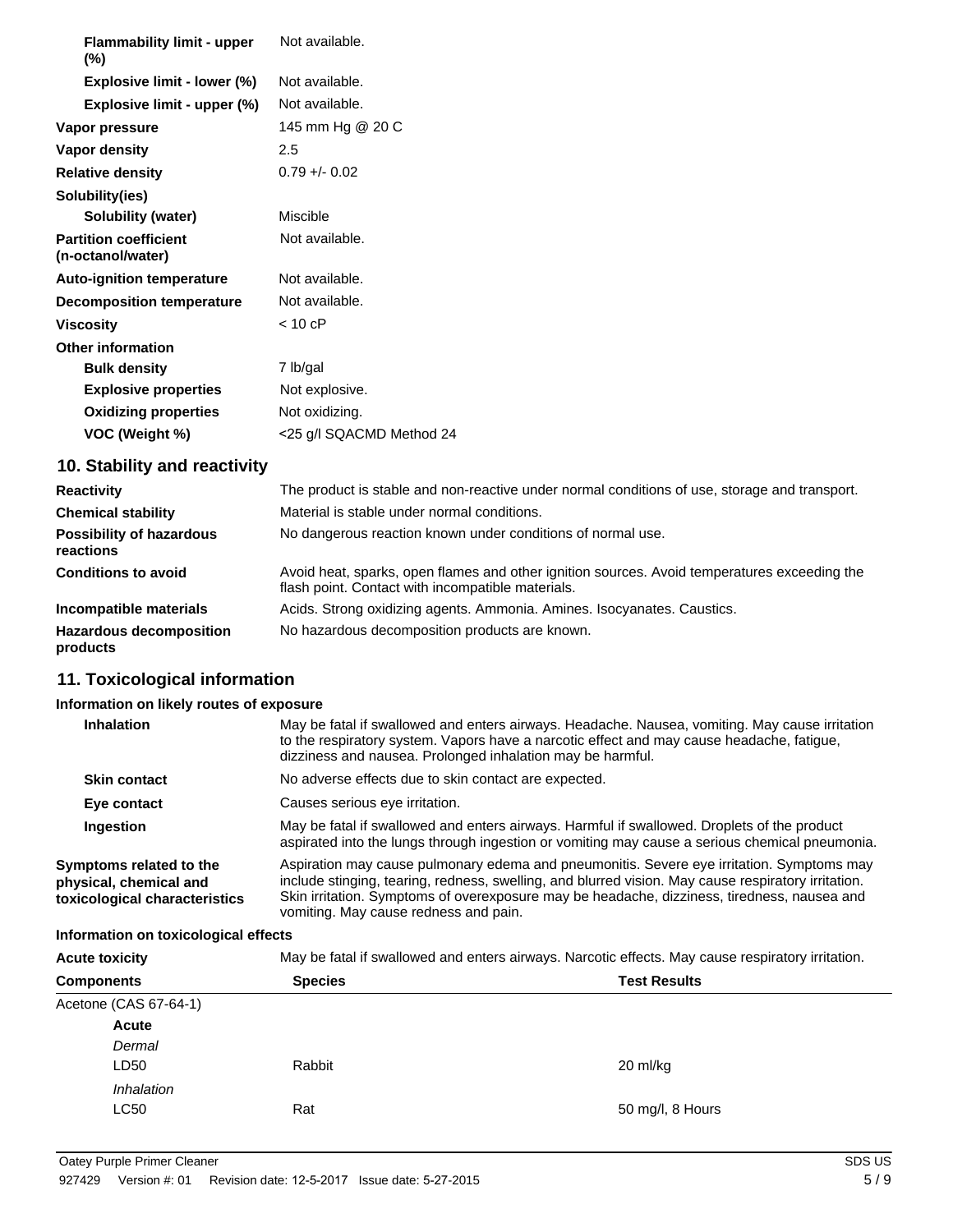| <b>Components</b>                                                                           | <b>Species</b>                                                                                                                                                                             | <b>Test Results</b>                                 |
|---------------------------------------------------------------------------------------------|--------------------------------------------------------------------------------------------------------------------------------------------------------------------------------------------|-----------------------------------------------------|
| Oral                                                                                        |                                                                                                                                                                                            |                                                     |
| LD50                                                                                        | Rat                                                                                                                                                                                        | 5800 mg/kg                                          |
| Cyclohexanone (CAS 108-94-1)                                                                |                                                                                                                                                                                            |                                                     |
| Acute                                                                                       |                                                                                                                                                                                            |                                                     |
| Dermal<br>LD50                                                                              | Rabbit                                                                                                                                                                                     | 948 mg/kg                                           |
| Inhalation                                                                                  |                                                                                                                                                                                            |                                                     |
| <b>LC50</b>                                                                                 | Rat                                                                                                                                                                                        | 8000 ppm, 4 hours                                   |
| Oral                                                                                        |                                                                                                                                                                                            |                                                     |
| LD50                                                                                        | Rat                                                                                                                                                                                        | 1540 mg/kg                                          |
|                                                                                             | * Estimates for product may be based on additional component data not shown.                                                                                                               |                                                     |
| <b>Skin corrosion/irritation</b>                                                            | Causes skin irritation.                                                                                                                                                                    |                                                     |
| Serious eye damage/eye<br>irritation                                                        | Causes serious eye irritation.                                                                                                                                                             |                                                     |
| Respiratory or skin sensitization                                                           |                                                                                                                                                                                            |                                                     |
| <b>Respiratory sensitization</b>                                                            | Not a respiratory sensitizer.                                                                                                                                                              |                                                     |
| <b>Skin sensitization</b>                                                                   | This product is not expected to cause skin sensitization.                                                                                                                                  |                                                     |
| Germ cell mutagenicity                                                                      | No data available to indicate product or any components present at greater than 0.1% are<br>mutagenic or genotoxic.                                                                        |                                                     |
| Carcinogenicity                                                                             | This product is not considered to be a carcinogen by IARC, ACGIH, NTP, or OSHA.                                                                                                            |                                                     |
| IARC Monographs. Overall Evaluation of Carcinogenicity                                      |                                                                                                                                                                                            |                                                     |
| Cyclohexanone (CAS 108-94-1)<br>Not listed.                                                 | OSHA Specifically Regulated Substances (29 CFR 1910.1001-1050)                                                                                                                             | 3 Not classifiable as to carcinogenicity to humans. |
| <b>Reproductive toxicity</b>                                                                | This product is not expected to cause reproductive or developmental effects.                                                                                                               |                                                     |
| Specific target organ toxicity -<br>single exposure                                         | Narcotic effects. May cause drowsiness and dizziness. Respiratory tract irritation.                                                                                                        |                                                     |
| Specific target organ toxicity -<br>repeated exposure                                       | Not classified.                                                                                                                                                                            |                                                     |
| <b>Aspiration hazard</b>                                                                    | May be fatal if swallowed and enters airways.                                                                                                                                              |                                                     |
| <b>Chronic effects</b>                                                                      | Prolonged inhalation may be harmful.                                                                                                                                                       |                                                     |
| 12. Ecological information                                                                  |                                                                                                                                                                                            |                                                     |
| <b>Ecotoxicity</b>                                                                          | The product is not classified as environmentally hazardous. However, this does not exclude the                                                                                             |                                                     |
|                                                                                             | possibility that large or frequent spills can have a harmful or damaging effect on the environment.                                                                                        |                                                     |
| <b>Components</b>                                                                           | <b>Species</b>                                                                                                                                                                             | <b>Test Results</b>                                 |
| Acetone (CAS 67-64-1)                                                                       |                                                                                                                                                                                            |                                                     |
| <b>Aquatic</b>                                                                              |                                                                                                                                                                                            |                                                     |
| Fish                                                                                        | <b>LC50</b><br>Fathead minnow (Pimephales promelas) > 100 mg/l, 96 hours                                                                                                                   |                                                     |
| Cyclohexanone (CAS 108-94-1)                                                                |                                                                                                                                                                                            |                                                     |
| <b>Aquatic</b><br>Fish                                                                      | <b>LC50</b><br>Fathead minnow (Pimephales promelas) 481 - 578 mg/l, 96 hours                                                                                                               |                                                     |
|                                                                                             | * Estimates for product may be based on additional component data not shown.                                                                                                               |                                                     |
| No data is available on the degradability of this product.<br>Persistence and degradability |                                                                                                                                                                                            |                                                     |
| <b>Bioaccumulative potential</b>                                                            | No data available.                                                                                                                                                                         |                                                     |
| Partition coefficient n-octanol / water (log Kow)                                           |                                                                                                                                                                                            |                                                     |
| Acetone (CAS 67-64-1)                                                                       | $-0.24$                                                                                                                                                                                    |                                                     |
| Cyclohexanone (CAS 108-94-1)<br><b>Mobility in soil</b>                                     | 0.81<br>No data available.                                                                                                                                                                 |                                                     |
| Other adverse effects                                                                       |                                                                                                                                                                                            |                                                     |
|                                                                                             | No other adverse environmental effects (e.g. ozone depletion, photochemical ozone creation<br>potential, endocrine disruption, global warming potential) are expected from this component. |                                                     |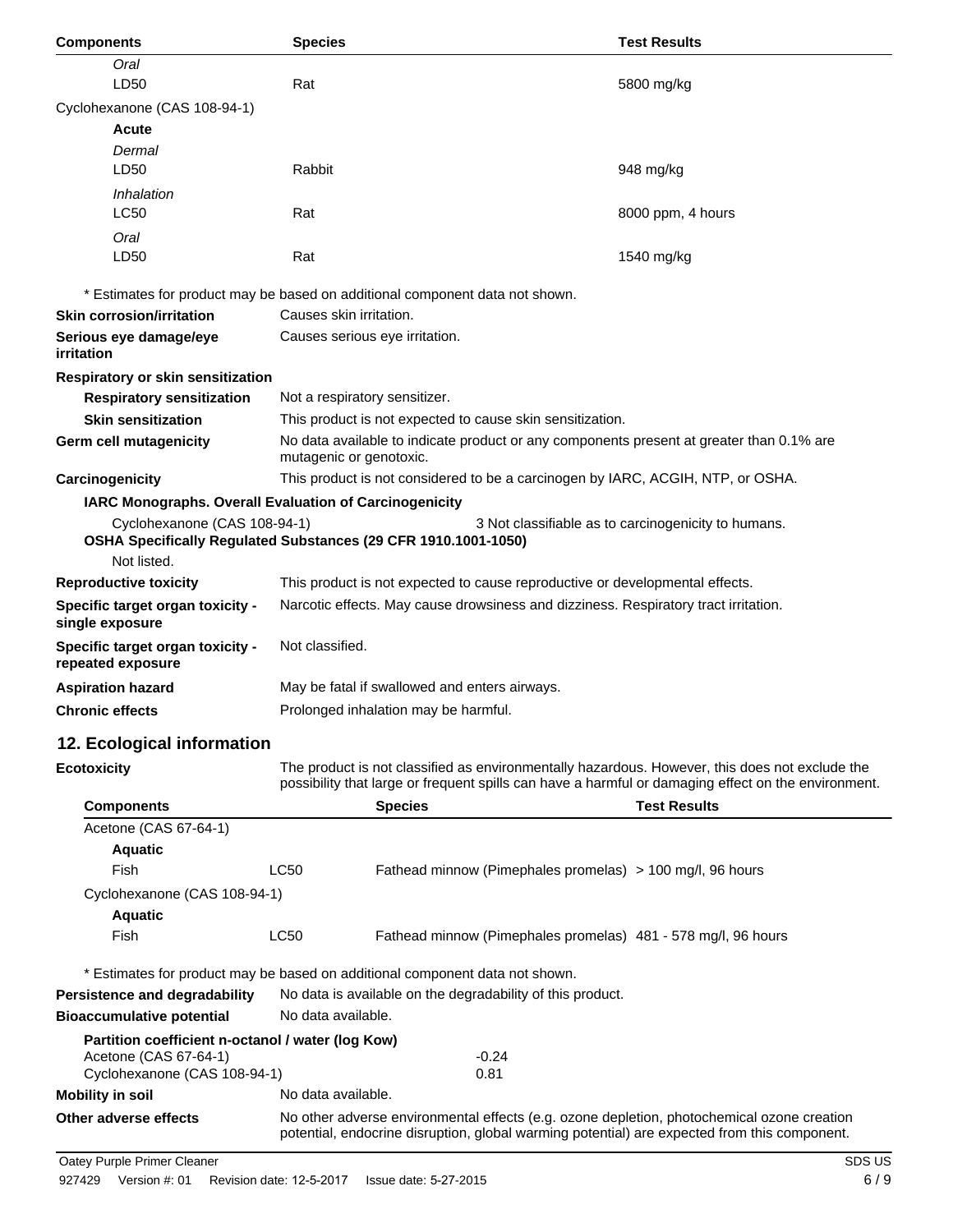## **13. Disposal considerations**

| <b>Disposal instructions</b>             | Collect and reclaim or dispose in sealed containers at licensed waste disposal site. This material<br>and its container must be disposed of as hazardous waste. Do not allow this material to drain into<br>sewers/water supplies. Do not contaminate ponds, waterways or ditches with chemical or used<br>container. Dispose of contents/container in accordance with local/regional/national/international<br>regulations. |
|------------------------------------------|------------------------------------------------------------------------------------------------------------------------------------------------------------------------------------------------------------------------------------------------------------------------------------------------------------------------------------------------------------------------------------------------------------------------------|
| Local disposal regulations               | Dispose in accordance with all applicable regulations.                                                                                                                                                                                                                                                                                                                                                                       |
| Hazardous waste code                     | The waste code should be assigned in discussion between the user, the producer and the waste<br>disposal company.                                                                                                                                                                                                                                                                                                            |
| Waste from residues / unused<br>products | Dispose of in accordance with local regulations. Empty containers or liners may retain some<br>product residues. This material and its container must be disposed of in a safe manner (see:<br>Disposal instructions).                                                                                                                                                                                                       |
| <b>Contaminated packaging</b>            | Empty containers should be taken to an approved waste handling site for recycling or disposal.<br>Since emptied containers may retain product residue, follow label warnings even after container is<br>emptied.                                                                                                                                                                                                             |

# **14. Transport information**

| DOT                               |                                                                                                      |
|-----------------------------------|------------------------------------------------------------------------------------------------------|
| <b>UN number</b>                  | <b>UN1993</b>                                                                                        |
| UN proper shipping name           | Flammable liquids, n.o.s. (Acetone RQ = 5128 LBS)                                                    |
| <b>Transport hazard class(es)</b> |                                                                                                      |
| <b>Class</b>                      | 3                                                                                                    |
| <b>Subsidiary risk</b>            | ÷,                                                                                                   |
| Label(s)                          | 3                                                                                                    |
| <b>Packing group</b>              | $\mathbf{I}$                                                                                         |
|                                   | Special precautions for user Read safety instructions, SDS and emergency procedures before handling. |
| <b>Special provisions</b>         | IB2, T7, TP1, TP8, TP28                                                                              |
| <b>Packaging exceptions</b>       | 150                                                                                                  |
| Packaging non bulk                | 202                                                                                                  |
| Packaging bulk                    | 242                                                                                                  |
| <b>IATA</b>                       |                                                                                                      |
| UN number                         | <b>UN1993</b>                                                                                        |
| UN proper shipping name           | Flammable liquid, n.o.s. (Acetone)                                                                   |
| <b>Transport hazard class(es)</b> |                                                                                                      |
| <b>Class</b>                      | 3                                                                                                    |
| <b>Subsidiary risk</b>            |                                                                                                      |
| <b>Packing group</b>              | $\mathbf{H}$                                                                                         |
| <b>Environmental hazards</b>      | No.                                                                                                  |
| <b>ERG Code</b>                   | 3H                                                                                                   |
|                                   | Special precautions for user Read safety instructions, SDS and emergency procedures before handling. |
| <b>IMDG</b>                       |                                                                                                      |
| <b>UN number</b>                  | <b>UN1993</b>                                                                                        |
| UN proper shipping name           | FLAMMABLE LIQUID, N.O.S. (Acetone)                                                                   |
| <b>Transport hazard class(es)</b> |                                                                                                      |
| <b>Class</b>                      | 3                                                                                                    |
| <b>Subsidiary risk</b>            |                                                                                                      |
| <b>Packing group</b>              | $\mathsf{II}$                                                                                        |
| <b>Environmental hazards</b>      |                                                                                                      |
| <b>Marine pollutant</b>           | No.                                                                                                  |
| EmS                               | F-E, S-E                                                                                             |
|                                   | Special precautions for user Read safety instructions, SDS and emergency procedures before handling. |
| Transport in bulk according to    | Not established.                                                                                     |
| Annex II of MARPOL 73/78 and      |                                                                                                      |
| the IBC Code                      |                                                                                                      |

# **15. Regulatory information**

| US federal regulations | This product is a "Hazardous Chemical" as defined by the OSHA Hazard Communication |
|------------------------|------------------------------------------------------------------------------------|
|                        | Standard, 29 CFR 1910.1200.                                                        |
|                        | All components are on the U.S. EPA TSCA Inventory List.                            |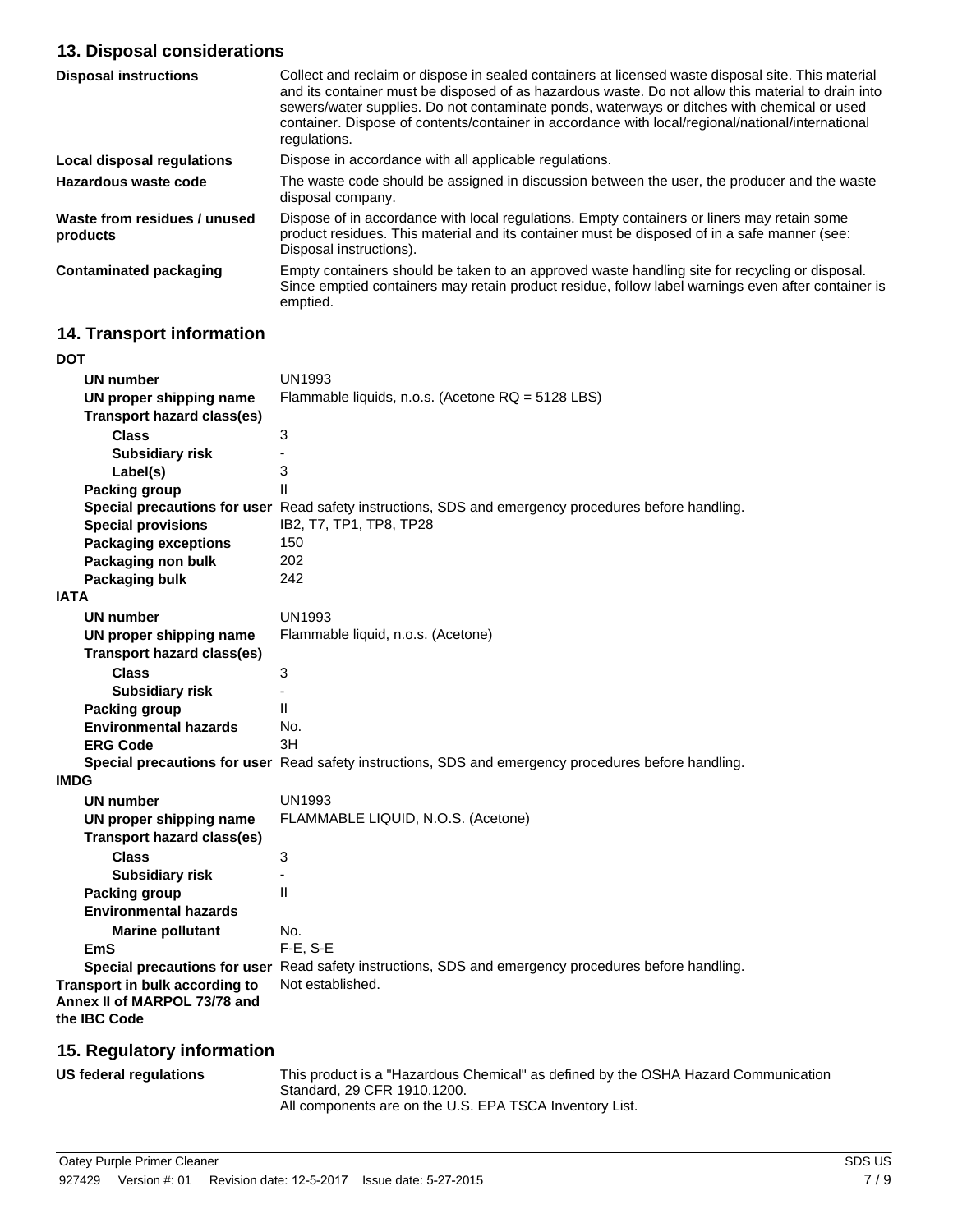| TSCA Section 12(b) Export Notification (40 CFR 707, Subpt. D)                                                  |                                                                                                                      |                                                                                                                          |                        |
|----------------------------------------------------------------------------------------------------------------|----------------------------------------------------------------------------------------------------------------------|--------------------------------------------------------------------------------------------------------------------------|------------------------|
| Not regulated.<br>OSHA Specifically Regulated Substances (29 CFR 1910.1001-1050)                               |                                                                                                                      |                                                                                                                          |                        |
| Not listed.                                                                                                    |                                                                                                                      |                                                                                                                          |                        |
| <b>CERCLA Hazardous Substance List (40 CFR 302.4)</b>                                                          |                                                                                                                      |                                                                                                                          |                        |
| Acetone (CAS 67-64-1)<br>Cyclohexanone (CAS 108-94-1)                                                          |                                                                                                                      | LISTED<br><b>LISTED</b>                                                                                                  |                        |
| Superfund Amendments and Reauthorization Act of 1986 (SARA)                                                    |                                                                                                                      |                                                                                                                          |                        |
| <b>Hazard categories</b>                                                                                       | Immediate Hazard - Yes<br>Delayed Hazard - No<br>Fire Hazard - Yes<br>Pressure Hazard - No<br>Reactivity Hazard - No |                                                                                                                          |                        |
| SARA 302 Extremely hazardous substance<br>Not listed.                                                          |                                                                                                                      |                                                                                                                          |                        |
| SARA 311/312 Hazardous<br>chemical                                                                             | No.                                                                                                                  |                                                                                                                          |                        |
| SARA 313 (TRI reporting)<br>Not regulated.                                                                     |                                                                                                                      |                                                                                                                          |                        |
| Other federal regulations                                                                                      |                                                                                                                      |                                                                                                                          |                        |
| Clean Air Act (CAA) Section 112 Hazardous Air Pollutants (HAPs) List                                           |                                                                                                                      |                                                                                                                          |                        |
| Not regulated.<br>Clean Air Act (CAA) Section 112(r) Accidental Release Prevention (40 CFR 68.130)             |                                                                                                                      |                                                                                                                          |                        |
| Not regulated.                                                                                                 |                                                                                                                      |                                                                                                                          |                        |
| <b>Safe Drinking Water Act</b><br>(SDWA)                                                                       | Not regulated.                                                                                                       |                                                                                                                          |                        |
| <b>Chemical Code Number</b>                                                                                    |                                                                                                                      | Drug Enforcement Administration (DEA). List 2, Essential Chemicals (21 CFR 1310.02(b) and 1310.04(f)(2) and              |                        |
| Acetone (CAS 67-64-1)                                                                                          |                                                                                                                      | 6532<br>Drug Enforcement Administration (DEA). List 1 & 2 Exempt Chemical Mixtures (21 CFR 1310.12(c))                   |                        |
| Acetone (CAS 67-64-1)                                                                                          |                                                                                                                      | 35 %WV                                                                                                                   |                        |
| <b>DEA Exempt Chemical Mixtures Code Number</b>                                                                |                                                                                                                      |                                                                                                                          |                        |
| Acetone (CAS 67-64-1)                                                                                          |                                                                                                                      | 6532                                                                                                                     |                        |
| <b>US state regulations</b>                                                                                    |                                                                                                                      |                                                                                                                          |                        |
| US. Massachusetts RTK - Substance List                                                                         |                                                                                                                      |                                                                                                                          |                        |
| Acetone (CAS 67-64-1)<br>Cyclohexanone (CAS 108-94-1)<br>US. New Jersey Worker and Community Right-to-Know Act |                                                                                                                      |                                                                                                                          |                        |
| Acetone (CAS 67-64-1)                                                                                          |                                                                                                                      |                                                                                                                          |                        |
| Cyclohexanone (CAS 108-94-1)<br>US. Pennsylvania Worker and Community Right-to-Know Law                        |                                                                                                                      |                                                                                                                          |                        |
| Acetone (CAS 67-64-1)<br>Cyclohexanone (CAS 108-94-1)<br><b>US. Rhode Island RTK</b>                           |                                                                                                                      |                                                                                                                          |                        |
| Acetone (CAS 67-64-1)<br>Cyclohexanone (CAS 108-94-1)                                                          |                                                                                                                      |                                                                                                                          |                        |
| <b>US. California Proposition 65</b>                                                                           |                                                                                                                      | California Safe Drinking Water and Toxic Enforcement Act of 1986 (Proposition 65): This material is not known to contain |                        |
|                                                                                                                | any chemicals currently listed as carcinogens or reproductive toxins.                                                |                                                                                                                          |                        |
| <b>International Inventories</b>                                                                               |                                                                                                                      |                                                                                                                          |                        |
| Country(s) or region                                                                                           | <b>Inventory name</b>                                                                                                |                                                                                                                          | On inventory (yes/no)* |
| Australia                                                                                                      | Australian Inventory of Chemical Substances (AICS)                                                                   |                                                                                                                          | Yes                    |
| Canada                                                                                                         | Domestic Substances List (DSL)                                                                                       |                                                                                                                          | Yes                    |
| Canada                                                                                                         | Non-Domestic Substances List (NDSL)                                                                                  |                                                                                                                          | No                     |
| China                                                                                                          |                                                                                                                      | Inventory of Existing Chemical Substances in China (IECSC)                                                               | Yes                    |